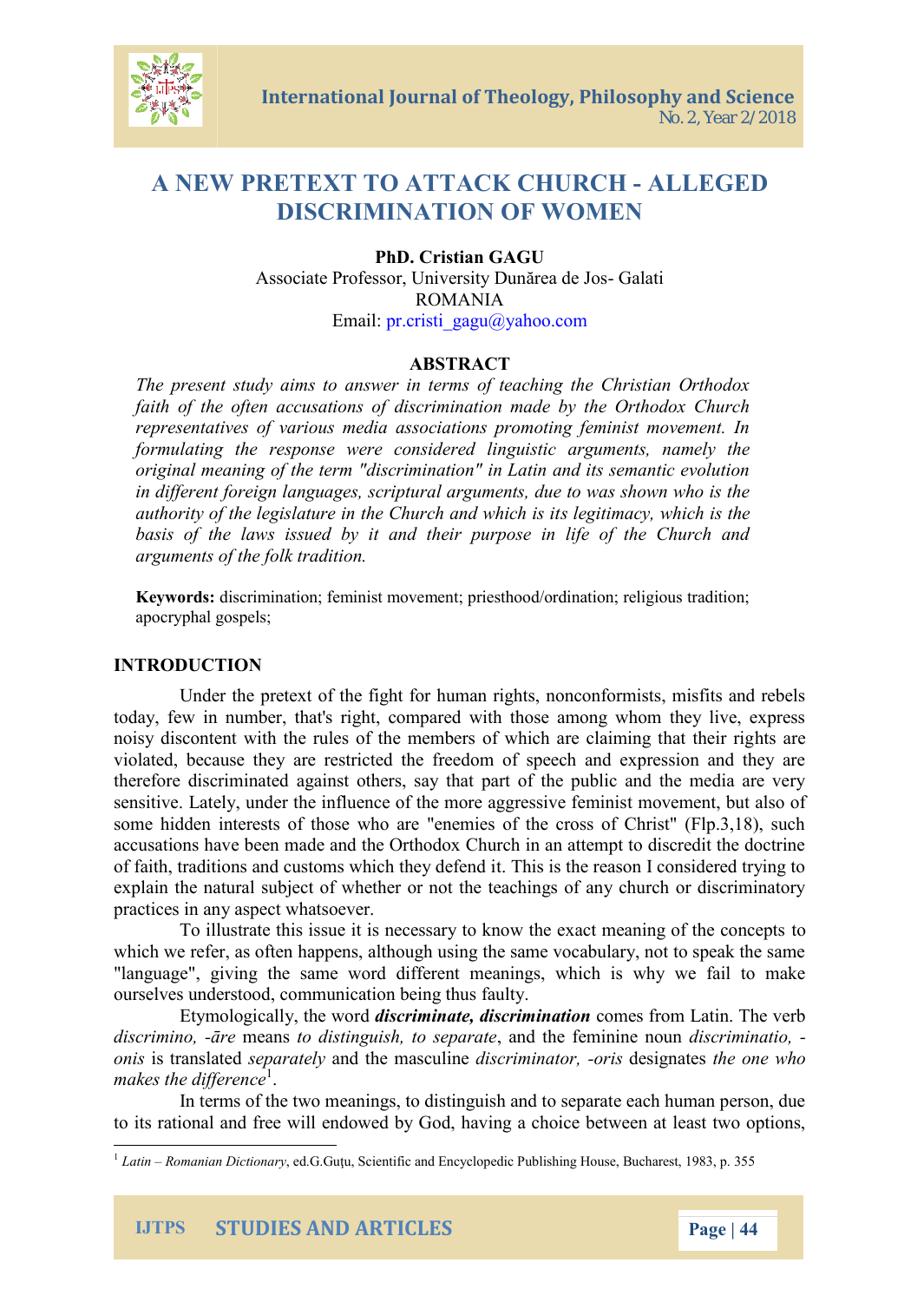

commits a series of normal discriminatory acts, and to distinguish between good and evil, virtue and sin, between the good and the wicked, between the righteous and the unrighteous or to separate the peaceful from the most violent, the most healthy one from that who has a contagious disease, and examples such can continue.

In terms of everyday speech, the terms we refer to have acquired another meaning than the one made in Latin. Thus, the English verb *discrimination*, besides the *meaning to recognize a distinction between persons or things*, means *treating a person or group worse / better than others* and the noun *discrimination* designates inter alia *the different treatment usually bad, of a person or group over others*<sup>2</sup> *.*

In Romanian the verb *to discriminate* has the meaning *to separate, distinguish, discriminate* and the noun *discrimination* is defined as *the difference*, but as *a policy by which a state or a group of citizens of a state are deprived of certain rights based on unfounded grounds*3.

From the explanations provided by O.D.C.E. and D.E.X. actual language you notice a new meaning, the definition of the two terms, referring to a person, a group or class of persons subjected to bad treatment<sup>4</sup> compared to others. A more complete explanation of DEX discusses three very important elements in the correct understanding of the negative sense of the term discrimination, namely *politics, rights* and *unfounded reasons*. Having regard to all these considerations it results that in a negative sense discrimination is the worse and worse treatment that confronts a person, a group or class of persons in comparison with other community members, violation or arbitrary refusal, for unfounded reasons, of recognized rights of others, due to the orientation or attitude of an institution, a part or the community as a whole, racial, national, ethnic, social, cultural, religious, age, sex, etc.

Therefore, when someone accuses that he/she has been discriminated by violation or denying the exercise of certain rights, there should be considered whether the rights relied on them and were recognized by the legislature, the authority legally empowered to recognize or grant rights at the expense of community members or a person. Consideration should be also given to the legitimacy of legal and / or moral legislative authority to give someone, person, group, class or community as a whole, duties, competence, the basis on which the rights and purpose are recognised.

These elements, the existence or not of the rights, the authority that may accept or not those rights, the legitimacy and its jurisdiction, the basis on which or not the rights and the purpose are recognized, all these must be taken into account when making the Church accused of discrimination.

#### **1. THE LEGISLATIVE AUTHORITY IN THE CHURCH AND ITS LEGITIMACY**

From the outset it should be pointed and emphasized, the fundamental fact that, unlike the institutions that are founded and operate through human laws, being therefore likely to be unfair and discriminatory towards certain groups or categories of persons, the Church is a divine-human institution, being founded by Jesus Christ through His sacrifice on the Cross, He Himself being the head of the Church – *"Christ is head of the Church"*

<sup>2</sup> *Oxford Advanced Learner's Dictionary of Current English* (O. D. C. E.), fifth edition, New International Students'Edition, Oxford University Press, 1995, p.330-331<br><sup>3</sup> The explanatory dictionary of the Boma

*The explanatory dictionary of the Romanian language* (D.E.X.), 2nd edition, Publisher Universe Enciclopedic, Bucharest, 1998, p.307

<sup>&</sup>lt;sup>4</sup> From O.D.C.E. results that discrimination can have a positive character, by treating "better" preferentially some than others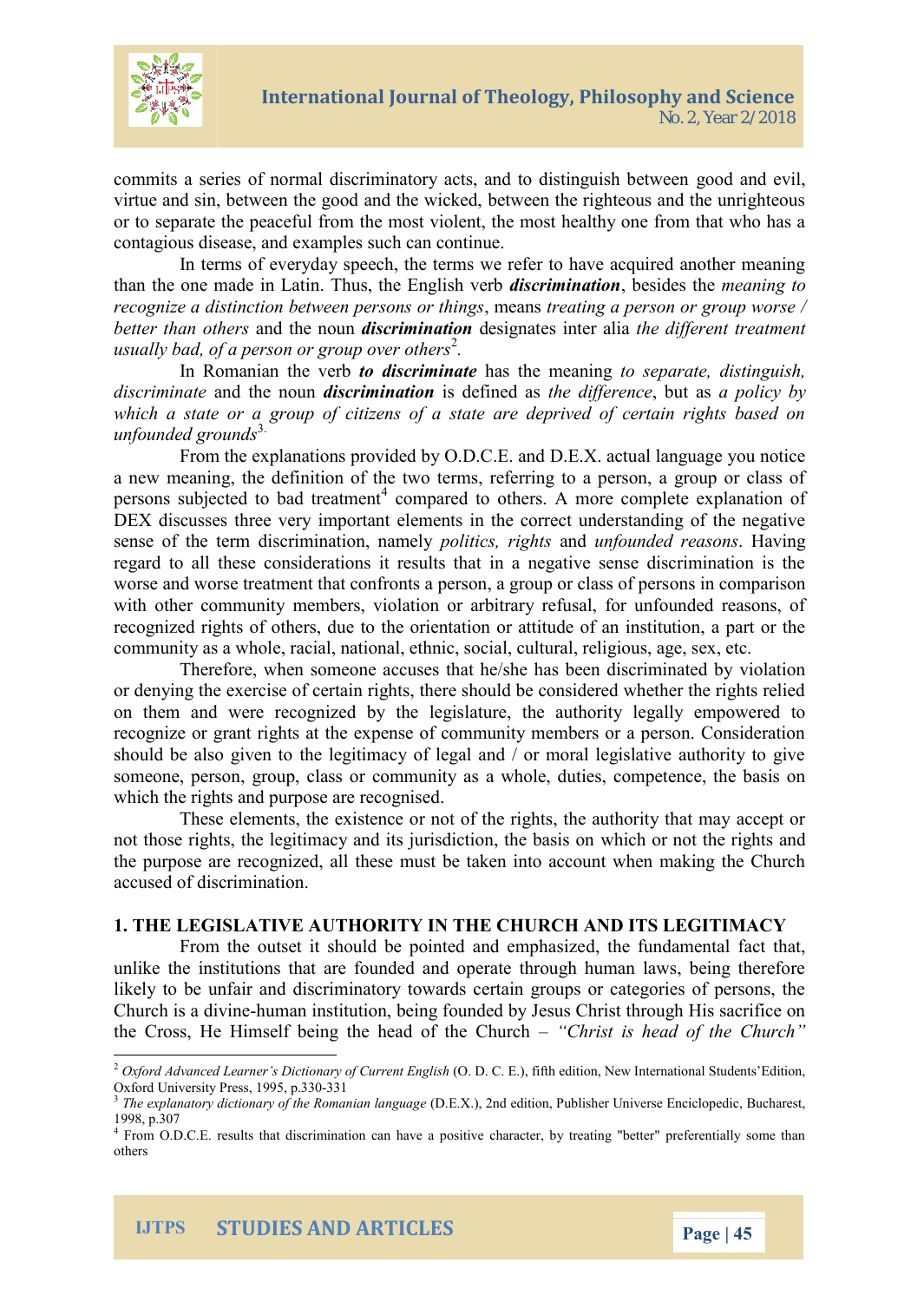

 $(Ef.5,23)^5$ . Therefore, the supreme legislative authority in the Church is God the incarnate Son, Jesus Christ and His authority and legitimacy can be challenged only by the lawless, the enemies of the Cross, and then the discussion is pointless. The Head of the Church is without sin – "Who of you proves Me of sin?"(In.8,46)<sup>6</sup>- then "righteous statutes of the Lord" (Ps.18,8) and *"trustworthy are all His commandments, reinforced forever, made in truth and justice* "(Ps.110,7-8). It's obviously the law of the New Testament expressed in the Gospel in the nine beatitudes, the commandments and the evangelical counsels by which the Saviour "fulfilled" the law of the Old Testament – *"I have not come to destroy, but to fulfil"* (Mt. 5.17). Sending the Apostles to preach the Gospel, together with the grace of the Holy Spirit (Mt.28,18-20), the Saviour invested with the authority and legitimacy to lead the Church and therefore to adopt and establish, according to the evangelical law, rules by which to govern the Church and through it to meet both the domestic needs and the challenges coming from outside. By sharing the grace of the Holy Spirit to the bishops and priests in the sacrament of ordination, the Holy Apostles sent, in their turn, the authority and legitimacy to these – *"take heed to yourselves and all the flock of which the Holy Ghost hath made you overseers, to shepherd the Church of God"*(FA20, 28) - and, through them, the Church gathered in ecumenical councils or local.

Outside councils, by virtue of its faithful universal priesthood (1 Ptr.2, 9; 1 In.2, 20,27), the Church expresses its authority, as pleromas of his spiritual children, and the customs and traditions related to religious life or arising therefrom, to the extent that they are, in turn, in conformity with the Gospel and Church teaching law.

## **2. BASIS OF LAW AND ITS PURPOSE**

The basis on which Jesus Christ founded the Church through the sacrifice of the Cross and gave people the law of the New Testament is the love for *"God is love"* (1 Jn. 4,16). God in His love includes all people without discrimination –"*He makes His sun rise on the evil and on the good and makes it rain on the just and on the unjust"*(Mt.5,45) - and us commanded to love our fellow beings without discrimination all (Lc.10,29-37), including the enemy - *"love your enemies..."*(Mt.5,44).

On the basis of God's love commandment – "*Thou shalt love the Lord thy God ... is the great and first commandment it"*(Mt.22,37) embodied in the love of neighbour - *"Love your neighbour as yourself"*(Mt.22 39) and *"who loves God should love his neighbour"*(1 Jn. 4,20-21) - expressed the Church throughout the ages, and has the authority to adopt rules by which to establish and to guide the conduct of all aspects of church life. And as the law of love is not discriminatory (Mt. 5,45), or other rules of church life are not or might not be so to anyone, since all those spring from love. As to the purpose for which Jesus Christ instituted the new law of the Gospel and which the Church aims for each of his spiritual children, it is their sanctification in this life (In.17,17; 19) and the acquisition of eternal life (Mt.18,11). From the brief exposure of the above it is clear that the Church cannot be accused of discrimination, because where Christ is "*there is neither Greek nor Jew, circumcised nor uncircumcised, barbarian, Scythian, slave nor free, but Christ is all and in all*" (Col. 3,11). If there are still some who bring it such accusations, they are guilty of ignorance of church life and rules on which it is based or, what is more serious, bad faith and malice.

<sup>&</sup>lt;sup>5</sup> See also Mt.28, 18, 1 Co.15, 27, Ef.1, 22; 4, 15, Col.1, 18; 2, 10. Biblical texts are quoted from the Holy Bible, the Holy Synod jubilee edition (Bartolomeu Anania), Bucharest, 2001

 $6$  See also 2 Co.5, 21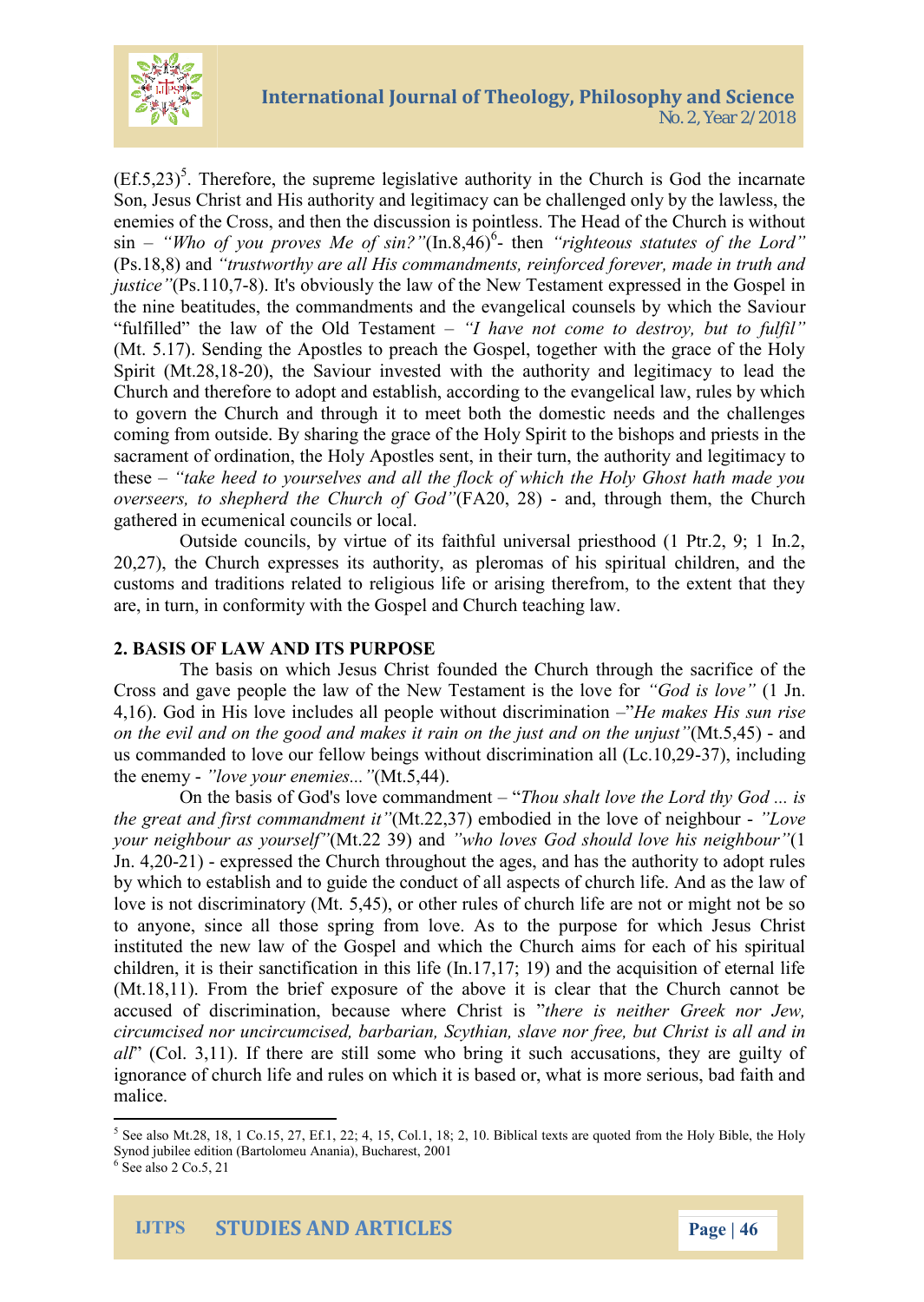

## **3. THE FEMINISM OR THE STRUGGLE FOR EQUAL RIGHTS OF MEN AND WOMEN, THE MAIN SOURCE OF GENERATING ACCUSATIONS AGAINST THE CHURCH DISCRIMINATION**

Specifically speaking, the accusations of discrimination to the Orthodox Church come overwhelmingly from the feminist movement or supporters and sympathizers of this movement and refers to the situation of women in the Church in relation to men, incriminating, specifically, non-acceptance to the priestly ministry, the primacy of men over women in the Church, as well as some teachings or traditions that seem to discriminate against women. Those who provide such excuses to the Orthodox Church should be aware that in reality only Church really does not discriminate against women to men. Unlike any other human institution that can recognize the equal rights of the sexes, but cannot guarantee, for various reasons, equal opportunities in exercising those rights and the achievement of the aim pursued by them, the Church guaranteeing equal opportunities of women and men in achieving the ultimate goal which, as we have shown, it is salvation. Jesus Christ shares the grace of the Holy Spirit as gift in the Church through the sacraments and other sanctifying works in women and men equally and without discrimination. And there is no discrimination as regards the obligations men and women have in the Church. Proof of this situation are the Church sinaxars where can be found the saints and venerated as such, equally martyr men and martyr women, saints and pious.

As regards the accession of women to the stage of priestly ministry in the Church, this issue was not raised in the first nineteen centuries of existence of the Church, although in the first centuries, on the one hand, coming overwhelmingly from among the pagans, some Christians might raise the issue, citing the model of pagan cults where there were priestesses and, on the other hand, in the church there was a bunch of deaconesses<sup>7</sup> who were ordained $8$  and vowed chastity, but whose ministry was strictly social in nature. Being so, from the beginning, understood and widely accepted by all Christians that the priestly ministry is reserved exclusively for party men, the Church has not discussed this issue in any council, so it was not specifically regulated in any namely canon. Under this situation of the Church there is both the Old Testament Law, which God ordained priesthood is reserved for men's Party (Is. XXVIII-XXIX), and especially the Church's tradition, based on the example of Jesus Christ who chose as His apostles, of those who have followed the course of his work of preaching the Gospel twelve men, among them being women too. After the ascension of Christ the Saviour, when it came to replacing Judas Iscariot in the apostolic ministry, it was considered choosing a man, not of any woman, even though they were present, along with the holy Apostles and other disciples, Mary and myrrh-bearing women. Sitting in the midst of all this, the number of which was *"like a hundred and twenty"*, St. Peter addressed only *"men brethren"*, saying that *"must have in these men, who gathered with us during the time Jesus was with us ... one of them to be a witness with us of His resurrection"*(F.A.1,21-22).

The descent of the Holy Spirit on Pentecost as tongues of fire that only face the Apostles (F.A. 2), who were thus clothed with power from up high and so consecrated as priests of the new law of Jesus Christ, confirms that the sacramental ministry, priesthood has been entrusted only to the male. Following the example of their Lord, the Holy Apostles chose and ordained as bishops and priests of the communities they have established, only men (F.A. 20,17; 28; 1Tim.3,2,12; 5,17).

 $^7$  Rom. 16, 1; can. 19, sin. I ec.; can. 15, sin. the 4th ecumenical synod.

<sup>8</sup> Chyrotesia is an ierourgia, while ordination is the Sacrament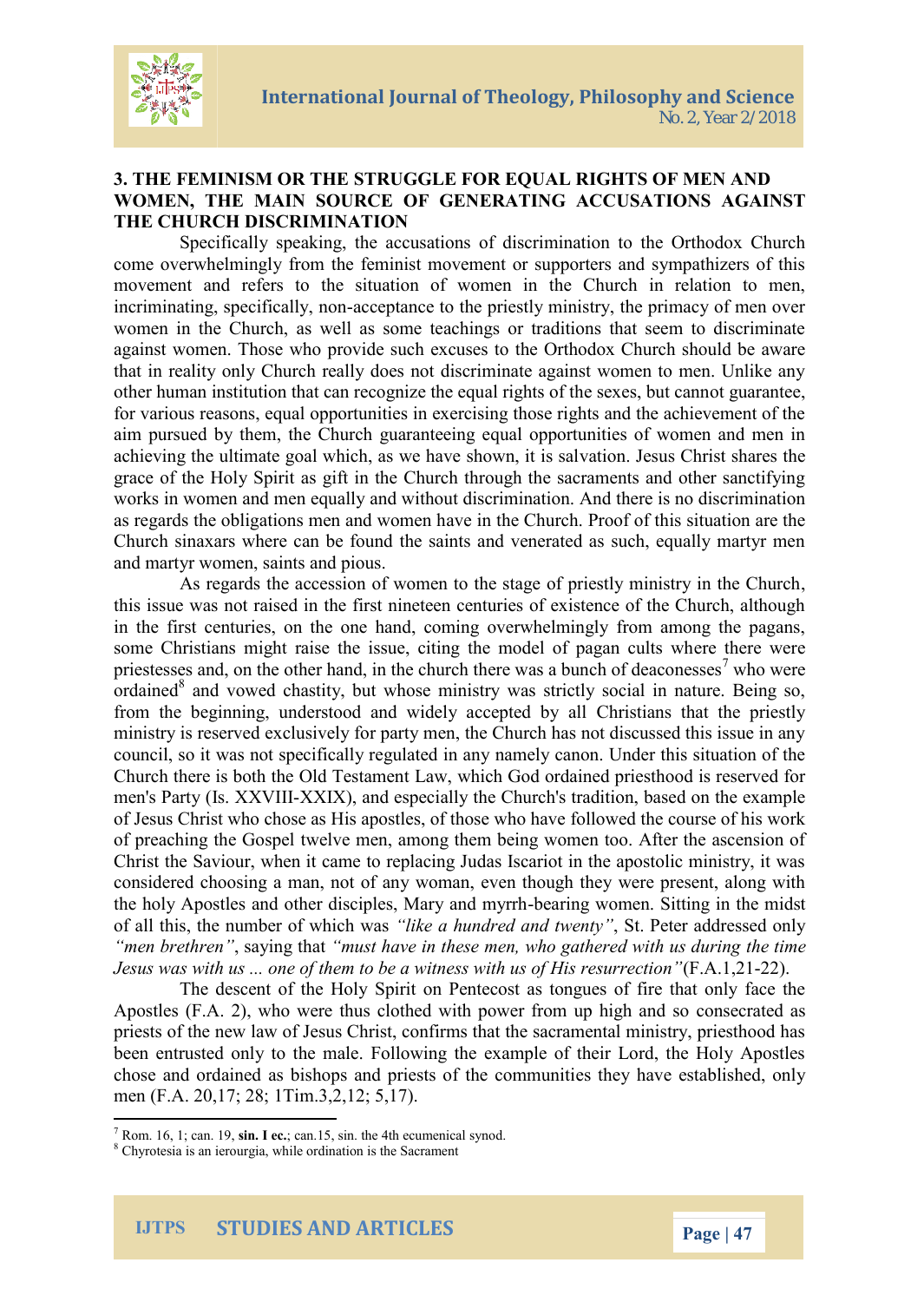

Aware that in the New Testament there is no argument, no text that can be cited in the accession of women to priestly ministry to give legitimacy to their struggle to achieve this goal, proponents of this case are trying to "rewrite" the Saviour's life and history of Early Church on the basis of so-called "new evidence" feeling, the mystery of the Church, which they produce in the apocryphal gospels and other writings apocryphal<sup>9</sup> nature. Based on these writings one is trying to posit the idea that among the apostles of Saviour there was a woman, Mary Magdalene, who had a special relationship with the Saviour and by virtue of that relationship would have enjoyed a privileged position before Him in relation to the other apostles. To argue its advocates call this idea including arguments that, given the time and used sources has not the slightest relevance to the matter in which all these are invoked. It is, on the one hand, the famous painting of *The Last Supper* by Leonardo Da Vinci in which, according to them, on the right of Saviour there was not the Apostle and Evangelist John but Mary Magdalene, concluding from this that, since she attended the dinner, Mary Magdalene was part of the Holy Apostles, having the same status as them, enjoying her gift and sacramental priesthood. On the other hand, in support of this theory there are put forward various contemporary writings, each more fanciful, lacking any scientific substrate, but claims to science, and who claim that revealing information known only original members of secret organizations whose roots go back in history to the time of Jesus.

Looked closely, both sources and quotes from the texts they are proving to be lacking in credibility and relevance. *Gospel of Philip* and the *Gospel of Mary<sup>10</sup>*, to which reference Apocrypha those campaigning for women's ordination in the Church by virtue of sacramental priests alleged that as partaker and Mary Magdalene are unreliable because they are of Gnostic origin. In addition, even in these writings show that Mary Magdalene would be counted among the Apostles, one conclusion in this regard is forced. Apocryphal texts not only say that Mary Magdalene Saviour "*loved her more than all the disciples"<sup>11</sup>* or *"than all the women"<sup>12</sup> ,* and that the Holy Apostles Peter and Andrew doubted that the Saviour would have discovered her secret teachings, which he had shared with others<sup>13</sup>. Moreover, even in the Apocrypha blamed on her when she encourages the Apostles to go with courage to preach the Gospel, Mary Magdalene does not include herself among the Apostles, but says *"His grace will be with you forever and will protect you"* <sup>14</sup> *.*

As for the interpretation of the painting of Da Vinci, it cannot be taken into account simply because it is in flagrant contradiction with what was documented in writing even the one who stood head on the breast of the Saviour to dinner, Apostle and Evangelist Joan (In.13,23; 21.20).

Beyond these arguments irrelevant and inconsistent theologically much more serious is, in terms of the fight to eliminate the alleged discrimination of women in the Church in relation to man and accepted the priestly ministry, the emergence in theology, a new directions, feminist theology, for which the traditional arguments in support of the Church in the Sacrament accepting the ordination of women have no value.

<sup>9</sup> Non-authentic writings or whose authenticity is questionable, falsely attributed to authors whose authority is recognized that the Church does not recognize them and they are among the canonical religious books

<sup>&</sup>lt;sup>10</sup> Published in *The Gnostic Gospels*, translation, introductory study and notes by Anton TOTH, Herald Publishing House, Bucharest, 2005

<sup>11</sup> *Gospel of Philip*, *vol.cit*., p.167 și *Gospel of Mary*, *vol.cit*., p.296

<sup>12</sup> *Gospel of Mary, vol.cit*., p.291

<sup>13</sup>*Gospel of Mary, vol.cit*., p.298

<sup>14</sup> *Gospel of Mary, vol.cit*., p.291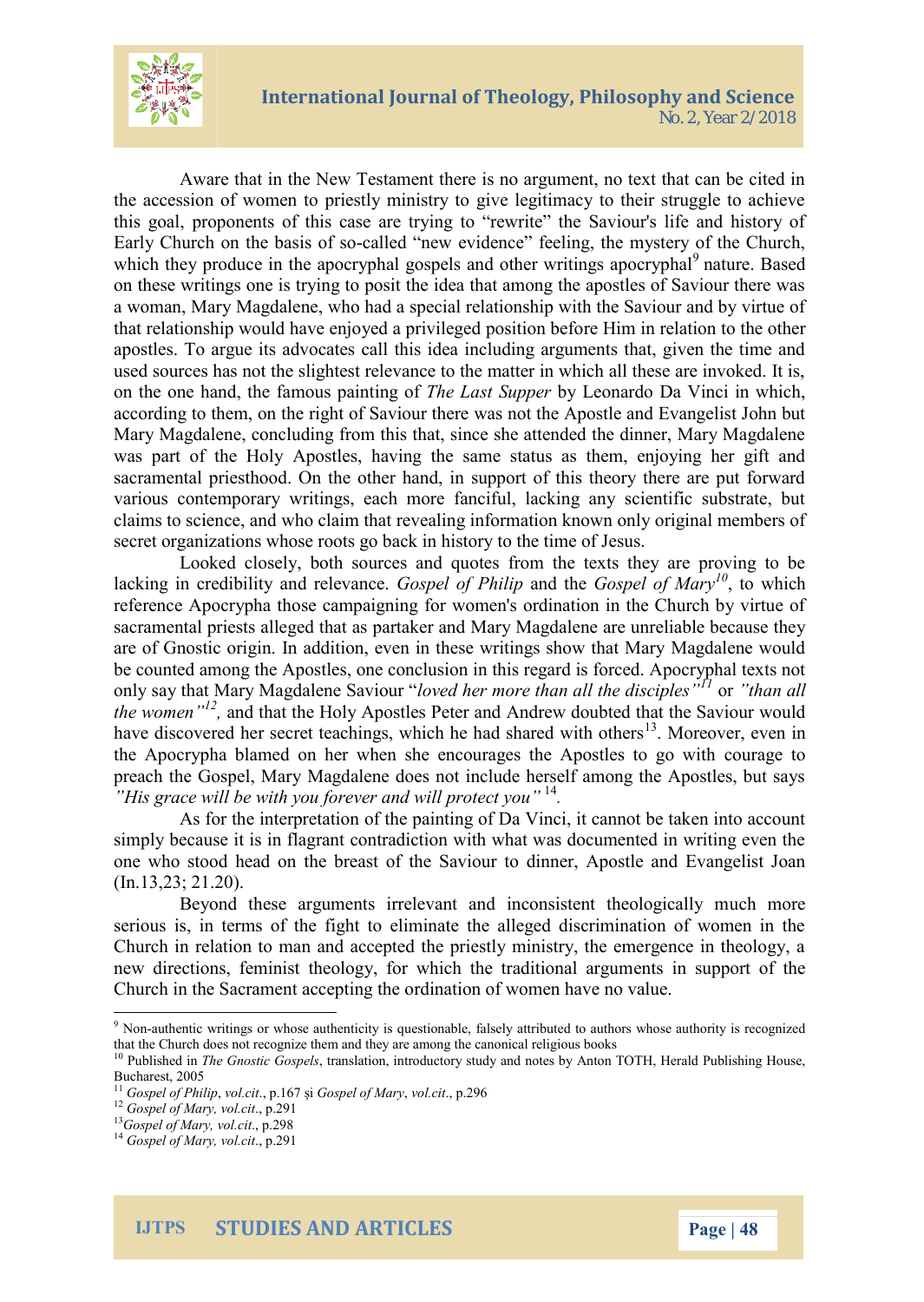

For example, an article of Sister Nonna Verna Harrison, who has sought to present the objections and counter-arguments put forward by the feminist theology against the practice of accepting women in priestly liturgical service that divine authority, which underlies the argument of tradition, the strongest otherwise justifying the practice of the Church in this respect, to which I referred above and that will not be enough. "Proponents say that ordaining women is a serious injustice ... that they be excluded just because of their sex, from a form of service which can achieve. If only motivation as divine authority, it would make God not only arbitrary and unfair. (...) So if God commanded indeed, He must have another reason, of such importance to justify that exclusion otherwise unfair. It cannot be based solely on divine authority itself  $15$ .

Searching for "a motivation deeper spiritually and theologically"<sup>16</sup> beyond the argument of divine authority means, on the one hand, to question the wisdom of God and His righteousness, in flagrant contradiction with the revelation of Holy Scripture, according to which *"Truth is the beginning of thy words, and all the judgments of thy righteousness shall endure forever"*(Ps.118, 160) and *"Oh, the depth of the riches and wisdom and knowledge of God! How are His ways of unexplored and His judgments unfathomable"*(Rm.11, 33), and on the other hand, we lose time in vain in theological disputes, *"For who has known the mind of the Lord? Or who has been his counsellor?"*(Rm.11,34) *"As my counsels are not as your counsels, nor your ways my ways as well, says the Lord. Because how far is heaven from earth, in so far is My way from your ways and your thoughts from My mind"*(Is.55: 8- 9). If divine authority is not sufficient, then any other argument is superfluous.

And yet, without seeking to answer these objections and rebuttal of feminist theology step by step, we will try very briefly to show that this theological approach starts from a false premise.

From the perspective of the human "nature" argument, the feminists strongly accuse that women are barred from ordination "just because of their sex"<sup>17</sup>. He started from the premise that sexuality is the criteria that guides the Church in the mystery man's acceptance and rejection of women's ordination to the holy sacrament, is a grave error. Equally counterproductive and wrong seems to me, by the way, and trying to discover the author's article cited "meaning the priest masculinity"<sup>18</sup> and argues it from the patristic theological perspective. As some arguments rose by some Orthodox theologians to justify the rejection of women from the priesthood, as the moral and spiritual inferiority of woman, her flowers or her universal subordination to man<sup>19</sup>, they are completely unfounded and are offensive to women.

I think the priest masculinity and therefore sexuality are not the answer to this problem. Man and woman cannot be reduced to their sexuality or any common human nature, facts which we cannot ignore any longer, because the two are more than that. Through the act of creation God hypostasized human nature for the first time in the person of a man, Adam, and only after then of a woman, Eve, whom he had named *"Woman, because she was taken from her husband"*(Fc. 2.23). Although they share a common human nature, Adam and Eve, and therefore men and women are different not only sexually but psychosomatically too, without being inferior, and therefore subordinate to one another in

<sup>15</sup> Nonna Verna HARRISON, *Orthodox arguments against ordaining women,* translated by Iuliu Blaga Adrian in *Theological Studies,* Series III, third year, No.2, 2007, p.123

<sup>16</sup> N.V. HARRISON, *Orthodox arguments…*, p.123

<sup>17</sup> N.V. HARRISON, *Orthodox arguments…*, p.123

<sup>18</sup> N.V. HARRISON, *Orthodox arguments …*, p.124-125, 137-140

<sup>19</sup> N.V. HARRISON, *Orthodox arguments …*, p.125,127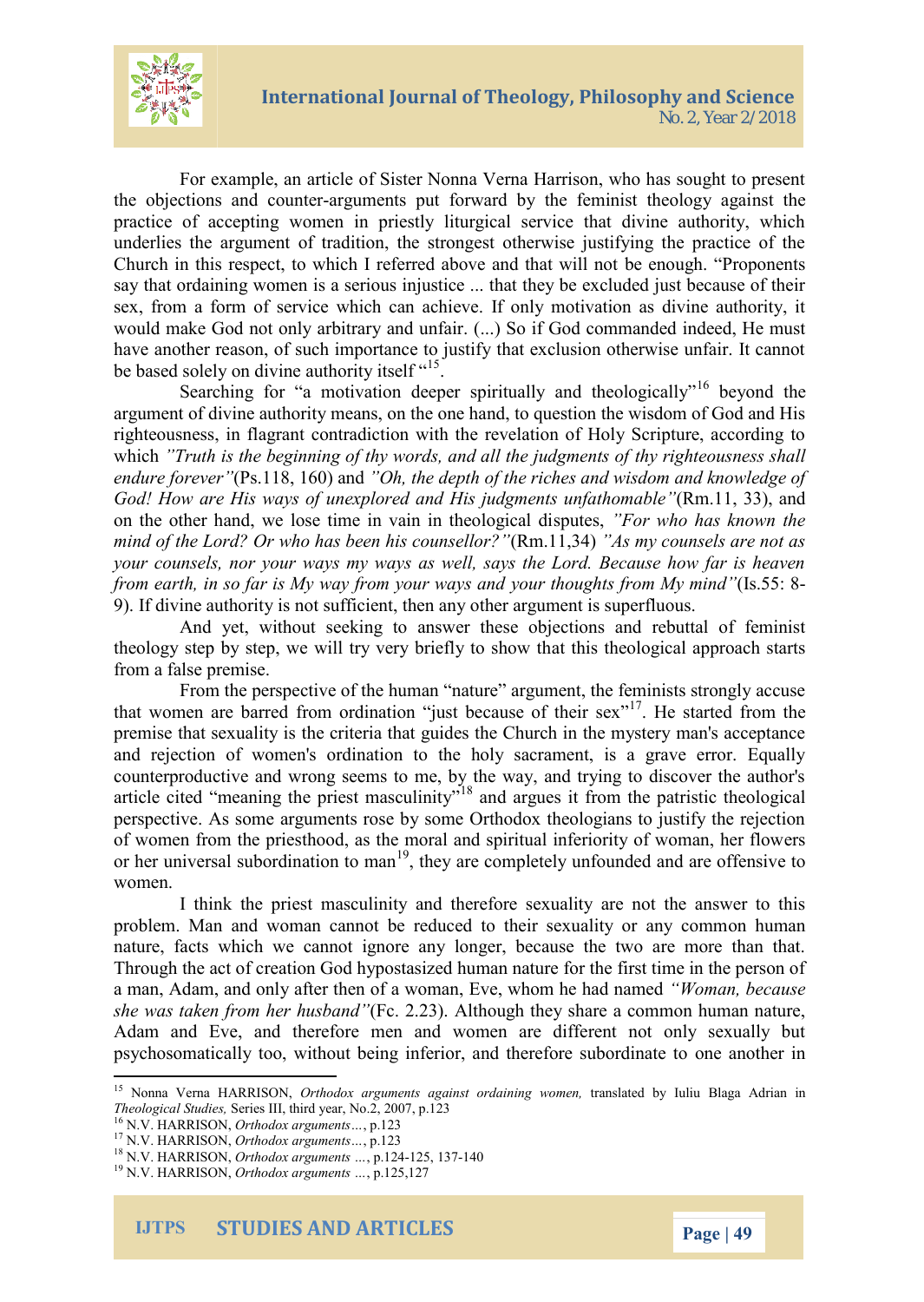

any respect whatsoever. Beyond the universality of human nature that unites all people ontologically, but also the uniqueness of every human being partly, man and woman are different due to different specific gifts that God has endowed them in creation.

The response should be sought, perhaps in domestic life and relations between persons of the Holy Trinity, Church paradigm for life. Because *"God is Spirit"*(Jn. 4,24), "the eternal existence of divine hypostases such limitations and divisions based on sex $^{320}$ which are totally inappropriate and leads to heresy, are absent<sup>21</sup>, as very correctly states the author quoted article. And yet, God is revealed as God the Father, God the Son and God the Holy Spirit and the name by which we call the three Persons of the Trinity are very important in order to understand the internal relationships between them. St. Gregory Palamas wrote that the name of "Father" that we call the One without Beginning implies logically to "give birth" and the "Son" given to the Born, "that the Son is the Son of the Father and brings to mind the Father" as the name "Father immediately brings to mind the name of the Son<sup>"22</sup>. The two names, Father and Son, which involves "giving birth", although seem to appoint two persons of the male gender, transcend the idea of sexuality and define the relationship of fatherhood - lineage exists in the Trinity between One without Beginning and One Born.

This lineage paternity - relationship between Father and Son in eternity plan is fully the paradigm for another birth for eternity, *"not from blood, nor from bodily will, nor from the will of man, but from God"*(Jn. 1:13), *"from up"*, *"from water and Spirit"*(Jn. 3, 3.6) is, to those who believe and confess that Jesus Christ is the Son of God incarnate, and that celebrates the sacramental priesthood. The receiving ordination as priest becomes the spiritual father of all his spiritual children, whom born and reborn with his grace through the Holy Spirit to eternal life and the other sacraments of the Church's sanctifying work.

The spiritual birth through the sacramental priesthood being entrusted exclusively to man means that God, who is neither arbitrary nor unfair in judgment and in His judgments, has entrusted women another but only of them, the motherhood, birth of sons flesh. She does really fulfil herself only in motherhood, and when she conceives a new human creation she is working together with the Holy Spirit, springing life into her womb.

Unfortunately, just under the influence of the feminist movement, claiming women's right to accede to stage of the sacramental priesthood in the Church, women are more prone to not make working the sacred gift that she was endowed by God and which defines par excellence that of childbirth -"*and Adam called his name of his wife Eve, because she is the mother of all living"* (Gen. 3,20).

The sacramental priesthood being, therefore, entrusted to men and this consisting not only in function of sanctifying, but in the teaching and the ruling image of the priesthood of Jesus Christ, the woman is not allowed either to teach or to lead others in the Church. St. Paul is very emphatic in this regard, teaching that "*in all churches of the saints, women should remain silent during the church meetings; Because they are not permitted to speak"*(1 Co.14,34) and *"not to teach another"*(1 Tim.2,12), but *"the woman should listen quietly with all subjection"*(1 Tim.2,11). This teaching of the Apostle Paul, justified both by the Old Testament Law, and the fact that *"Adam was first created, then Eve; and Adam was*

<sup>20</sup> N.V. HARRISON, *Orthodox arguments …*, p.128

<sup>21</sup> N.V. HARRISON, *Argumente ortodoxe…*, p.129

<sup>&</sup>lt;sup>22</sup> St Gregory PALAMAS, *Words evidence. First word that the Holy Spirit does not proceed from the Son too, but only from the Father,* in *Complete works,* vol.I, translation, notes, introductory study by Cristian Chivu, Patristic Publishing House, București, 2005, p.155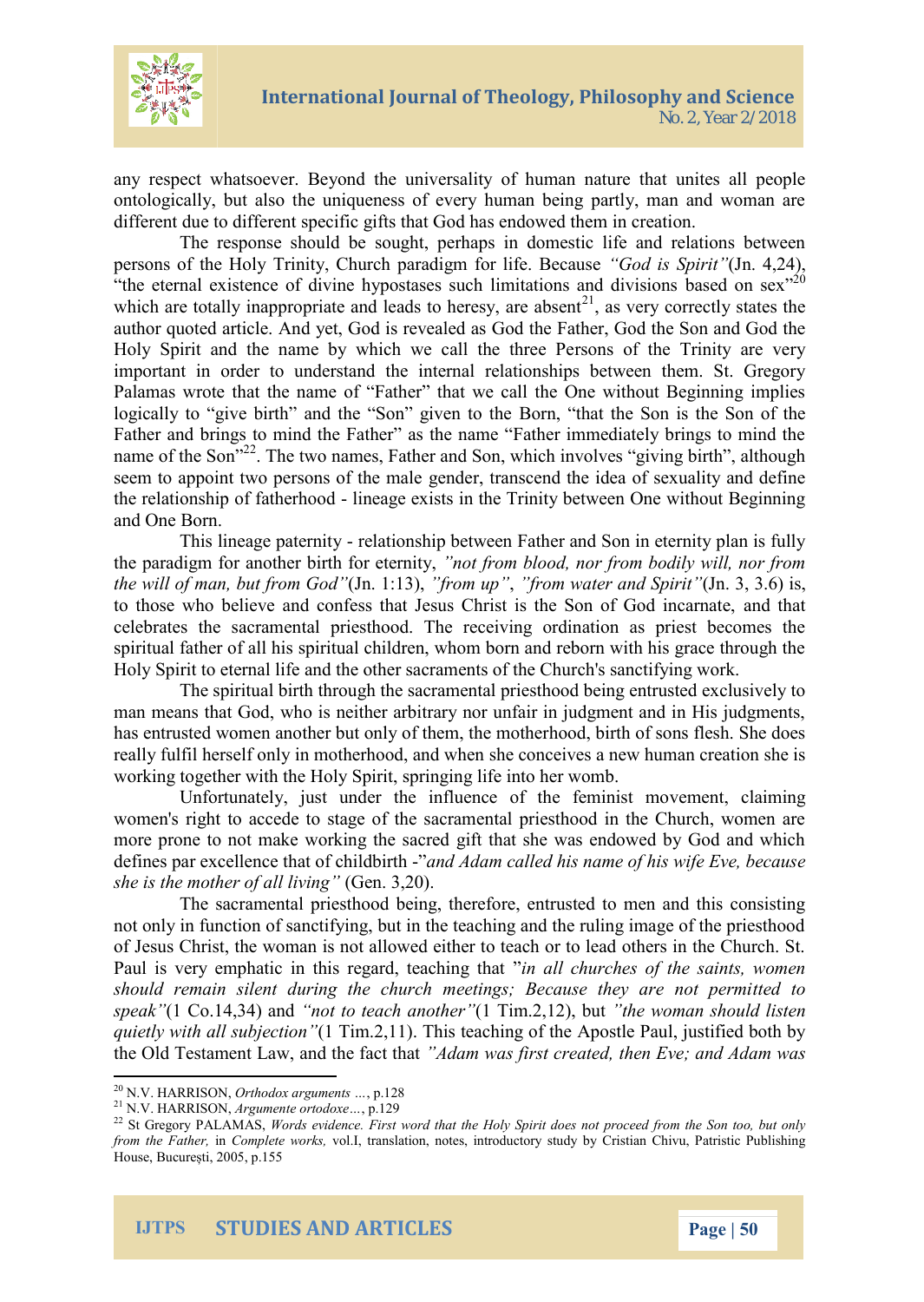

*not deceived; but the woman being deceived didn't listen to the commandment"*(1 Tim.2,13- 14), is counted among the other *"commandments of the Lord"*, whose purpose is keeping the laws of churches and in the Church, *"for God is not the author of confusion, but of peace"*(1 Co.14,33). Instead, as noted by Nonna Harrison, "there is no reason why women cannot exercise other ministries such as the work of charitable or missionary, teaching and counselling, and care for the sick, the poor and elderly<sup>"23</sup>, on which the Church calls for them, and which they all fulfil with faith and love.

From the above it cannot be concluded that the Church would somehow discriminate the woman in relation to man. On the contrary. By His incarnation from the Virgin Mary, Jesus Christ restored the dignity of woman before the fall and from the outset members of the early Christian communities were aware of this new state of affairs. St. Paul reminds the women in his letters as very important helpers in preaching the Gospel, and in the Epistle to the Ephesians is quite clearly stated that the ratio of men and women in the family and in the church, should be modelled as the relationship between Christ and the Church (Ef.5 22-33). If the men's side is given precedence at different liturgical moments in the Church, this tradition subsumes the teaching of the Apostle Paul who stated about keeping ordinance in the Church, and this preference is one of honour. It stems from the love and respect shown by the woman for the man in the family, the model Church-Christ being extended to the Church, and not otherwise.

In the Orthodox Church, the faithful guardian of the teachings of Jesus Christ and his holy Apostles, there is, apart from the sacramental priesthood, a number of traditions related to different holidays or times of serious liturgical moments that can be attended only by men, and not by women. Some of these traditions, especially the most popular among the Christians, who are accompanying or following some liturgical celebrations and moments involving many believers, were the occasion to bring accusations that the Church discriminates against women. It is the case of tradition of fishing the Holy Cross when a bishop or priest throws it into the water on the feast of Theophany, after the consecration of high water, to which only men can participate<sup>24</sup>. Although this rule has not been reinforced by the Church in any written canon, it is part of the tradition of church life, gaining the character of an unwritten law, which means that it is in general use of the whole Orthodox Church, that it was tacitly accepted by Church, that it was also accepted voluntarily by the spiritual children of the Church and it has been in practice for a period of great time<sup>25</sup>.

About how important it is tradition for people, especially when linked to a religious event, folklore testifies Romanian people. There are many popular religious customs and traditions, some of pagan origin inherited and perpetuated until today, where, after the case, women are not accepted, such as Călușarii, or the men as in the case of dancing girls from Căpâlna, to name but two examples. There are also a number of traditions and customs of different important liturgical life of the Christian, of bathing the baby by godmother after he was baptized, dressing and arranging the bride before the wedding and undressing her after the wedding at which only women may participate, according to the tradition men being forbidden without them somehow feeling discriminated against, and the examples could continue. And no doubt, such examples do exist in the traditions and customs of all nations,

<sup>23</sup> N.V. HARRISON, *Orthodox arguments…*, p.124

 $24$  One such case happened at the Feast of Theophany in Braila in 2007

<sup>25</sup> *Moral Orthodox Theology*, mitropolit dr. Nicolae MLADIN, diac. prof. dr. Orest BUCEVSCHI, prof. dr. Constantin PAVEL, diac. prof. dr. Ioan ZĂGREAN, vol.1, Alba Iulia, Reunification Publishing House, 2003, p.198-199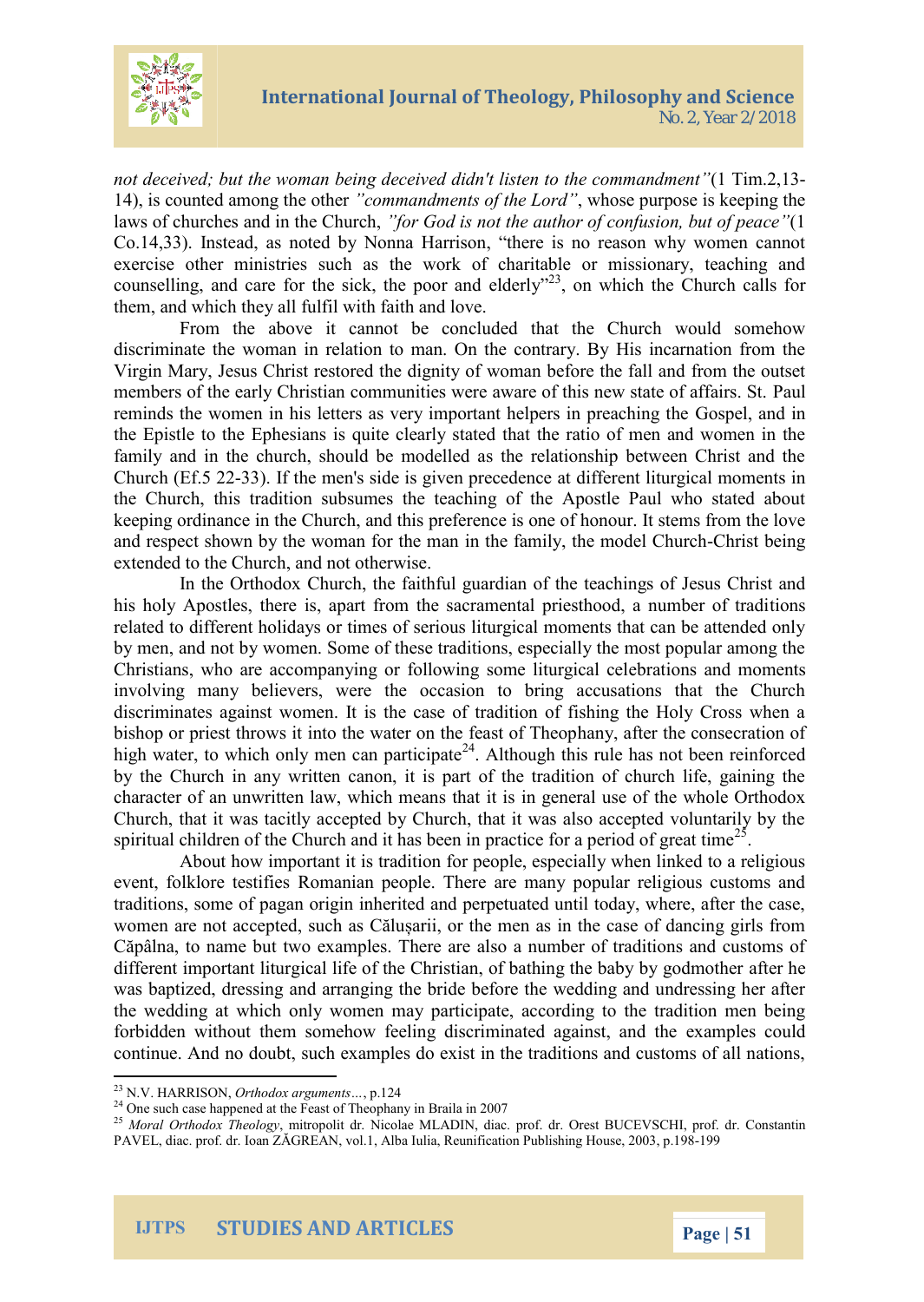

Christian or not, being accepted, respected and passed on, to the new generations by those they encounter, these representing an overwhelming majority in their communities.

## **4. RIGHTS DISCRIMINATED BY THE WOMAN WHO FIGHTS HER ALLEGED DISCRIMINATION BY THE CHURCH**

Struggling to remove some alleged discriminations and to acquire rights which God and the Church have never put about her, the modern feminist woman, repeats somehow, at another level, the fault of the first woman, therefore that of being deceived that it would be *"equal to God"*(Fc.3,5) and that she can be equal to man that can be in his place, the place of the forbidden fruit being taken by prohibited gift of priesthood. While squandering her energies to prove that she can be like the man, the woman spoils the gift of childbirth, or simply refuses the result of this gift, thus discriminating the sacred right and duty to serve God in maternity, but divine gift entrusted exclusively to her. Motherhood with all that this implies, all feelings and emotional states manifested in the love of the baby and care for his life, to whose defence the true mother sacrifices her own life, reason to assert that "motherhood is a particular form of female kenosis"<sup>26</sup>. This is what differs fundamentally from psychosomatic level the man from woman. Only motherhood, through which the woman herself is fulfilled and is saved - *"but she shall be saved through child birth, if she simply stays in faith, love and holiness"*(I Tim.2,15) - proves that opinion according to which "a global designation of tasks as masculine and others as feminine has (...) strong social implications and  $(...)$  devastating" that "would affect all women and men"<sup>27</sup> is wrong at least in part, the ministries that result from maternity being more appropriate to woman's sensibility. Some of these rights / duties arising from maternity are beautifully captured by the author of the poem "*Women's rights*":

"The right to serve and to love, The right, to be merciful, The right, to gently care for little children, To grow them up, teach, reprimand, and counsel, The right when everyone sleeps to watch them all, The right the dark in light to turn, With gentle dignity to crown, The another's burden and hardships to bear, The right when hard times overflow, The strong faith to support The right to be a full woman, True, pious and pure kindness: That's the best right of a woman."<sup>28</sup>

These lyrics are, I believe, the best and most beautiful response that can and should give the Church to the modern feminist Christian woman, these reminding her rights and gifts that have been given and the services that she has been called by God and the Church, particularly important for the service of the Church and society, which honour and ennobles her.



<sup>26</sup> Paul EVDOKIMOV, *The mystery of love. The holiness of married life in the light of Orthodox tradition,* translated by Gabriela Moldoveanu, verifying and improving the translation by pr.lect. univ. dr. Vasile Răducă, București, 1994, p.158<br><sup>27</sup> N.V. HARRISON, Outherly in the translation by pr.lect. univ. dr. Vasile Răducă, București, 1994, <sup>27</sup> N.V. HARRISON, *Orthodox arguments…*, p.127

<sup>28</sup> Pr. Gheorghe PERVA, *The Woman in light of Christianity*, Arad, 1940, p.126